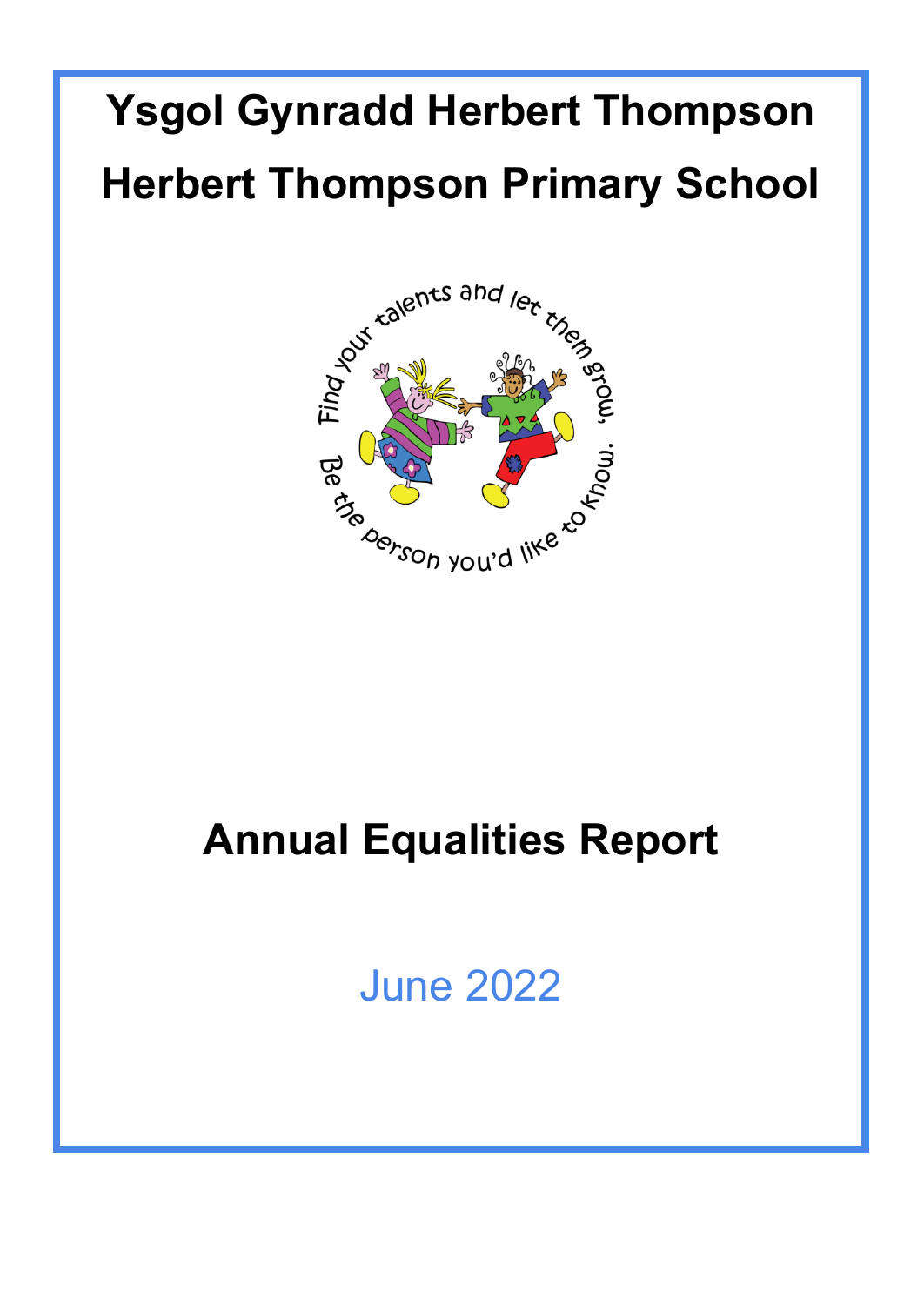#### **REPORT AIMS**

To ensure a fully inclusive environment for all, promote equality, embed fairness and eliminate discrimination.

Ordinarily reports describe the work that has been undertaken in our school to promote equality and tackle discrimination over the *previous* academic year. However, due to Covid the data for this report refers to 2019 until June 2022. Upon discussion and advice from Local Authority staff the staff data report is no longer included as an appendix as it would not allow all employees to remain fully anonymous due to the characteristics reported on. Such information is held confidentially within school.

We are mindful of both the General and Specific Duties of the Equality Act but have also worked with the spirit of the Act. As a school we are committed to the principles of Equality for All and the need to promote equality by planning to make equality happen over and above tackling discrimination when it arises.

This report is just a small part of demonstrating our dedication to ensuring our services to pupils and parents are equitable and that our staff are treated equally as well as working to promote equality themselves.

Over the coming pages we have attempted to report how we as a school have planned to

- 1. Tackle discrimination, harassment and victimisation against people from different protected characteristics
- 2. Promote equality of opportunity and outcome between people of different protected characteristics
- 3. Foster good relations between people of different protected characteristics

Our report also describes how we have used equality data and information in planning our equality objectives and how we have used that data to assess the impact of our policies and practice. It contains progress updates for the equality objectives from our Strategic Equality Plan year relating to teaching pupils and managing the school.

#### **OUR SCHOOL CONTEXT**

Herbert Thompson Herbert Thompson Primary School is a large school on the west side of Cardiff, in one of the most socially and economically deprived areas of the city. We admit children from the age of 3-11 years. On site we have a Flying Start Nursery catering for children aged two to three and we also house a team of Flying Start Health Visitors. We are a Rights Respecting Silver School, a School of Sanctuary and a Thrive School of Excellence.

**The vision of our school is that all pupils will develop the skills, values, aspirations and behaviours to live happy and successful lives in the future.**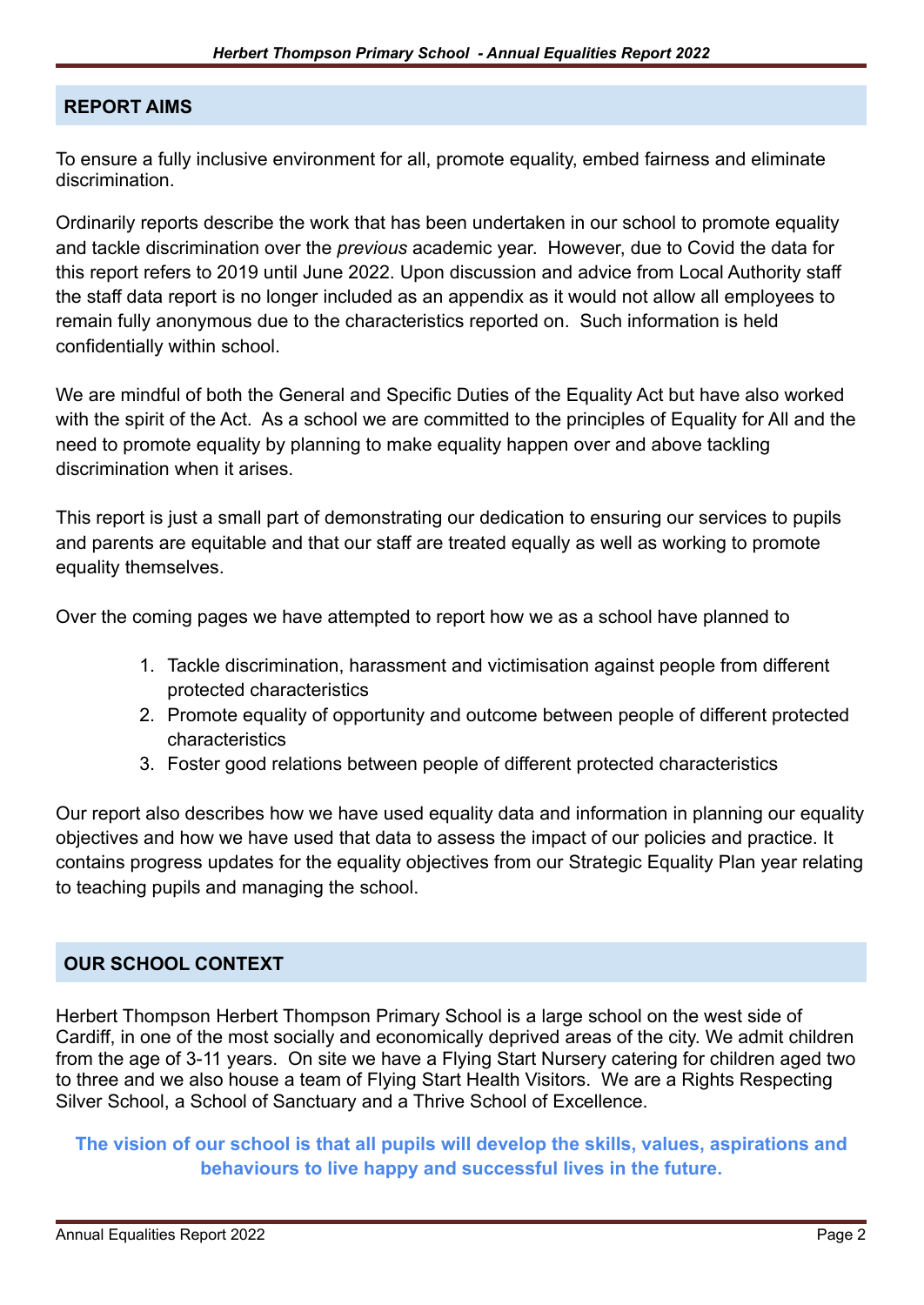Our mission statement is:

#### **"Find your talents and let them grow, be the person you'd like to know."**

We currently have 505 pupils on roll and 71 members of staff. There has been lots of changes over the last few years with a steady increase in the number of Minority Ethnic pupils (a variety of 37 different ethnicity groups). There are 25 different languages spoken across the school as a first language (other than English).The most common first languages other than English is Bengali (Sylheti), Arabic, Romanian, Chinese (Mandarin/Putonghua) and Bengali.

The school has become more diverse over time. Currently the school cohort has approximately 65% of pupils eligible for Free School Meals and there are 137 EAL pupils with over 28 languages spoken as a first language other than English. There are 16 NEWBES, 15 children who are asylum seekers and 4 who are refugees. Approximately 35% have Additional Learning Needs.

We are aware that there are pupils across the school who will grow up to be Lesbian, Gay or Bisexual. However, we do not monitor this robustly. The school values equally all people, their faiths, cultures, communities, genders, sexualities and languages. We comply with the Local Authority Online Recruitment Policy and Procedure which now monitors all the protected characteristics of applicants. However it does not yet provide adequate information to form a picture of our school. We are aware that we have disabled parents and parents in same sex relationships. However we do not monitor this robustly.

#### **REVIEW OF THE STRATEGIC EQUALITY PLAN**

Our Strategic Equality Plan (SEP) for the 2019/20 and 20/21 period was based around a combination of analysis of data from our Self Evaluation Report and School Improvement Plan as they relate to attainment/attendance/exclusions and general awareness of requirements of the Equality Act. We plan to refine our SEP as we move forward so that it links more closely to the School Improvement Plan as well as national priorities in relation to the ALN Code of Practice and New Curriculum.

In terms of data held within the school, our equality information was historically robust for some protected characteristics and progress has been made in terms of other protected characteristics. For example, we have always had lots of data relating to **pupils' genders**, ethnicities and disabilities collected through enrolment forms, but none as it applied to **parents** (but steps are in place to address this and allow parents to disclose elements of their diversity if they wish). We have now collected information relating to the protected characteristics as they apply to **staff** and put in place spreadsheets but these are held confidentially and centrally.

In previous reports, monitoring of negative incidents in schools had historically only been undertaken in terms of racist incidents but has now been extended to include all identity based incidents via the My Concern System (from February 2022). We have also carried out a professional learning session for all staff on how to recognise and respond to identity based incidents and our practice is developing in this area.